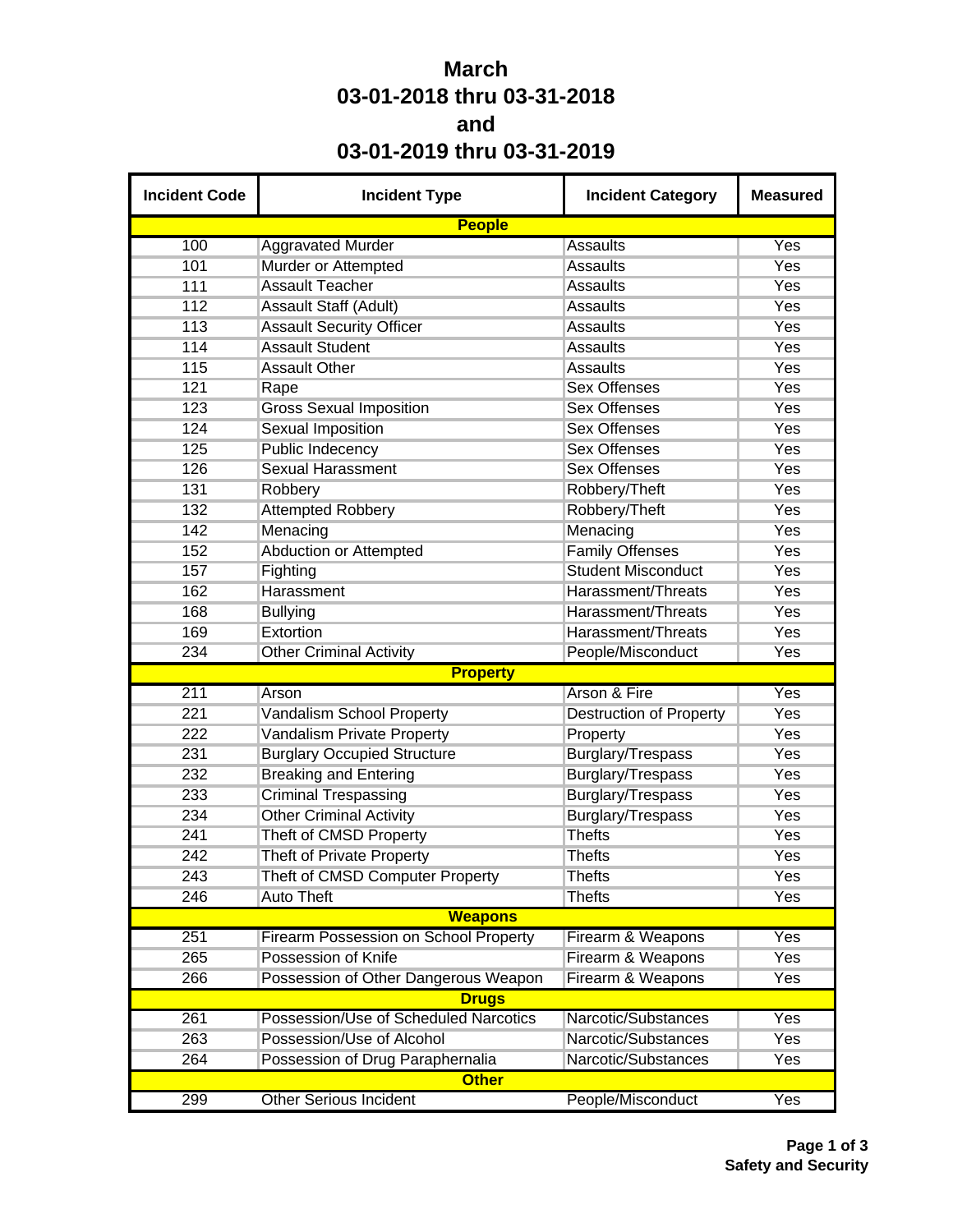## *Safety and Security Monthly Summary - March*

|                                              | <b>High School</b>   |                |                |                 |       | K <sub>8</sub>                               |        |                |         |                |                |         |
|----------------------------------------------|----------------------|----------------|----------------|-----------------|-------|----------------------------------------------|--------|----------------|---------|----------------|----------------|---------|
|                                              | <b>All Incidents</b> |                |                |                 |       | <b>All Incidents</b>                         |        |                |         |                |                |         |
| <b>March 17-18</b>                           |                      |                | 48             |                 |       | <b>March 17-18</b>                           |        |                | 93      |                |                | March 1 |
| March 18-19                                  |                      |                | 45             |                 |       | <b>March 18-19</b>                           |        |                | 67      |                |                | March 1 |
| Change                                       |                      |                | $-6%$          |                 |       | Change                                       |        |                | $-28%$  |                |                | Change  |
| <b>Quantity - Measured Serious Incidents</b> |                      |                |                |                 |       | <b>Quantity - Measured Serious Incidents</b> |        |                |         |                |                | Q       |
|                                              | People               | Property       | Weapons        | Drugs           | Other |                                              | People | Property       | Weapons | Drugs          | Other          |         |
| <b>March 17-18</b>                           | 24                   | 8 <sup>1</sup> | 5 <sub>l</sub> | 8               |       | <b>March 17-18</b>                           | 66     | 9              | 3       | 5              | 10             | March 1 |
| March 18-19                                  | 20                   | $\overline{4}$ | 6              | 10 <sup>1</sup> | 5     | <b>March 18-19</b>                           | 47     | 5 <sup>1</sup> | 8       | $\overline{2}$ | 5 <sub>1</sub> | March 1 |



| High School          |        |             | K8                   | <b>Monthly Total</b>  |                      |  |  |
|----------------------|--------|-------------|----------------------|-----------------------|----------------------|--|--|
| <b>All Incidents</b> |        |             | <b>All Incidents</b> |                       | <b>All Incidents</b> |  |  |
| March 17-18          | 48     | March 17-18 | 93                   | March 17-18 (Monthly) |                      |  |  |
| March 18-19          | 45     | March 18-19 | 67                   | March 18-19 (Monthly) |                      |  |  |
|                      |        |             |                      |                       |                      |  |  |
| Change               | $-60/$ | lChange.    | $-2804$              | Chana                 |                      |  |  |

## **Quantity - Measured Serious Incidents Quantity - Measured Serious Incidents Quantity - Measured Serious Incidents**

| ဖာ<br>က<br>ၯ<br>-<br>Φ<br>eople<br>Φ<br>Φ<br>Φ<br>შ<br>န္ထ<br>ᅙ<br>ᠷ<br><u>_</u><br>∽<br>Φ<br>ත<br>Ф<br>௨<br>∸<br>Ф<br>G)<br>ပ<br>ሰነ<br>മ<br>௳<br>௨<br>ட<br>ட<br>ட<br>-<br>ᄔ | ვ  |    |
|------------------------------------------------------------------------------------------------------------------------------------------------------------------------------|----|----|
| March 17-18 (Monthly)<br>90<br>March 17-18<br>March 17-18<br>10 <sup>1</sup><br>66<br>24<br>3.<br>8<br>$\sim$<br>17<br>8<br>81<br>91<br>51                                   | 13 | 13 |
| <b>March 18-19</b><br>March 18-19 (Monthly)<br>March 18-19<br>6 10<br>67<br><b>20</b><br>47<br>14<br>91<br>8<br>-5.<br>G.<br>b.                                              | 12 | 10 |



|                           |                                       | K8                                           |        |          |         |       |       |  | <b>Monthly Total</b>                         |        |                 |         |                 |       |  |
|---------------------------|---------------------------------------|----------------------------------------------|--------|----------|---------|-------|-------|--|----------------------------------------------|--------|-----------------|---------|-----------------|-------|--|
|                           | <b>All Incidents</b>                  |                                              |        |          |         |       |       |  | <b>All Incidents</b>                         |        |                 |         |                 |       |  |
| 48                        |                                       | March 17-18                                  |        |          | 93      |       |       |  | March 17-18 (Monthly)                        |        |                 | 141     |                 |       |  |
| 45                        | March 18-19<br>67<br>Change<br>$-28%$ |                                              |        |          |         |       |       |  | March 18-19 (Monthly)                        |        |                 | 112     |                 |       |  |
|                           |                                       |                                              |        |          |         |       |       |  |                                              |        |                 |         |                 |       |  |
| $-6%$                     |                                       |                                              |        |          |         |       |       |  | Change                                       |        |                 | $-21%$  |                 |       |  |
| cidents                   |                                       | <b>Quantity - Measured Serious Incidents</b> |        |          |         |       |       |  | <b>Quantity - Measured Serious Incidents</b> |        |                 |         |                 |       |  |
| Weapons<br>Drugs<br>Other |                                       |                                              | People | Property | Weapons | Drugs | Other |  |                                              | People | Property        | Weapons | <b>Drugs</b>    | Other |  |
| 5<br>8<br>3               |                                       | <b>March 17-18</b>                           | 66     | 9        | 3       | 5     | 10    |  | March 17-18 (Monthly)                        | 90     | 17 <sup>1</sup> | 8       | 13 <sub>l</sub> | 13    |  |
| 5<br>6<br>10 <sup>1</sup> |                                       | <b>March 18-19</b>                           | 47     | 5        | 8       | 2     | 5     |  | March 18-19 (Monthly)                        | 67     | 9               | 14      | 12 <sup>1</sup> | 10    |  |